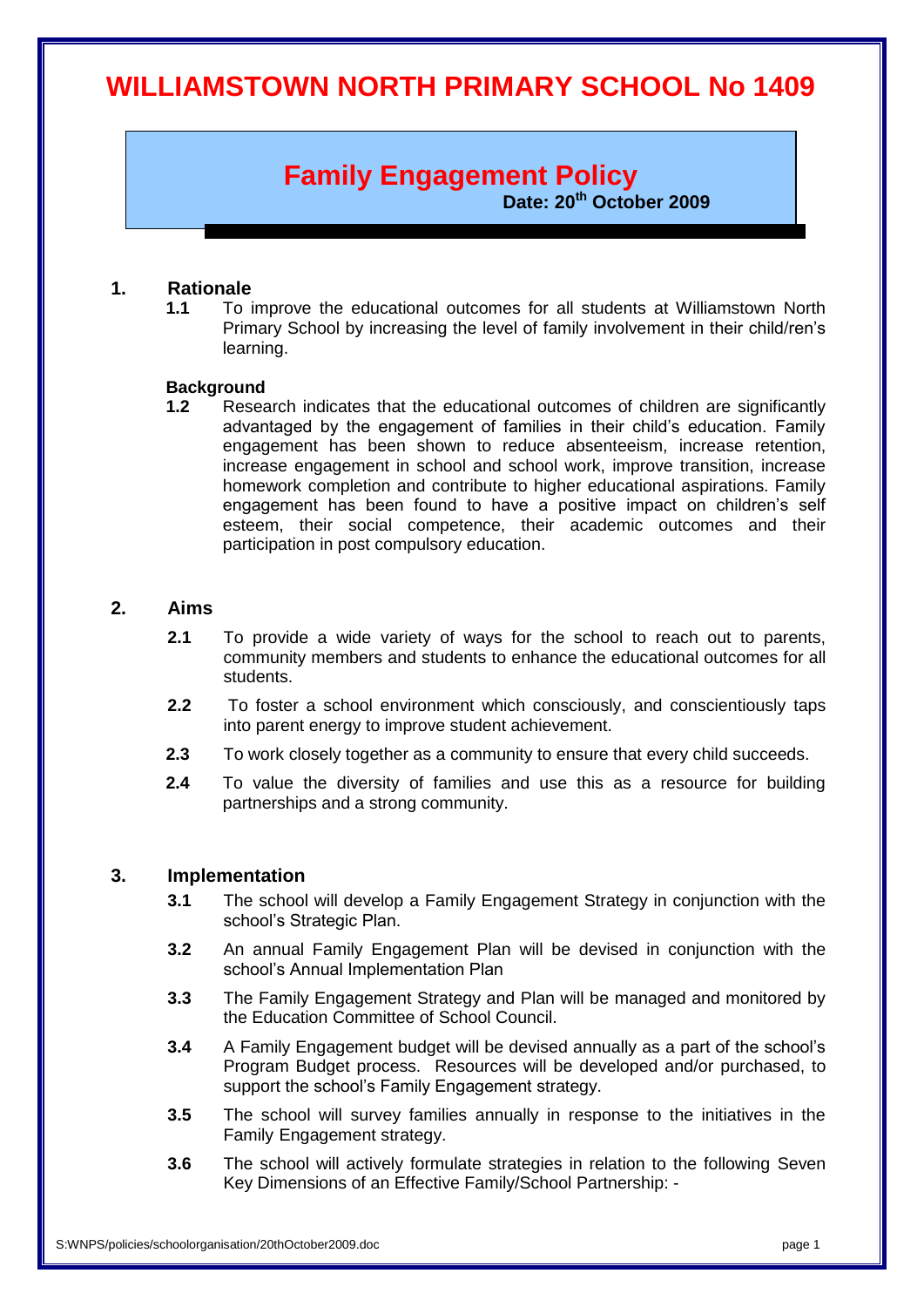- **1.** Communicating.
- **2.** Connecting learning at home and at school.
- **3.** Building Community and identity.
- **4.** Recognising the role of the family.
- **5.** Consultative decision- making.
- **6.** Collaborating beyond the school.
- **7.** Participating or volunteering.
- **3.7** Our school will actively encourage and value parental involvement.
- **3.8** The school values the 'School Services Program', which was formally operated by Parent & Friends Association, and is now a component of Community Liaison Committee. The Community Liaison Committee will oversee the program and report on the program to School Council.
- **3.9** Parent and Family Engagement will be supported at school via 'Family Networking'. This initiative will also be overseen by the Community Liaison Committee and will involve the organisation of networking and socialising opportunities within the school community.
- **3.10** Parents of non-English speaking backgrounds will be actively encouraged to be involved with the school.
- **3.11** The Newsletter and school web page will be used as key modes of communicating family engagement information, activities and initiatives.
- **3.12** Professional Learning programs for parents aimed at enhancing student learning will be offered by the school.

## **3.13 The responsibilities of the Principal: - The School Principal will: -**

- **3.13.1** Consider family-school partnerships in the development and implementation of the school's Strategic Plan.
- **3.13.2** Support development of Policies and Programs to ensure all staff and families have information and opportunities to develop knowledge and skills in order to participate effectively.
- **3.13.3** Ensure that decision making structures provide genuine opportunities for families to participate.
- **3.13.4** Provide appropriate support or families who participate on school committees.
- **3.13.5** Provide training and development opportunities for teachers to foster family-school partnerships.

## **3.14 The responsibilities of teachers: -**

## **Teachers will: -**

- **3.14.1** Structure home-learning experiences to enable families to develop the skills and knowledge to assist their children with their learning at home.
- **3.14.2** Consider the needs of families when deciding on school related matters.
- **3.14.3** Encourage the involvement of parent advocates, if appropriate, for parents who may be experiencing difficulties communicating with the school.
- **3.14.4** Provide opportunities for all parents to take an active part in their child's learning, and to gain an understanding and acceptance of the rationale supporting family participation.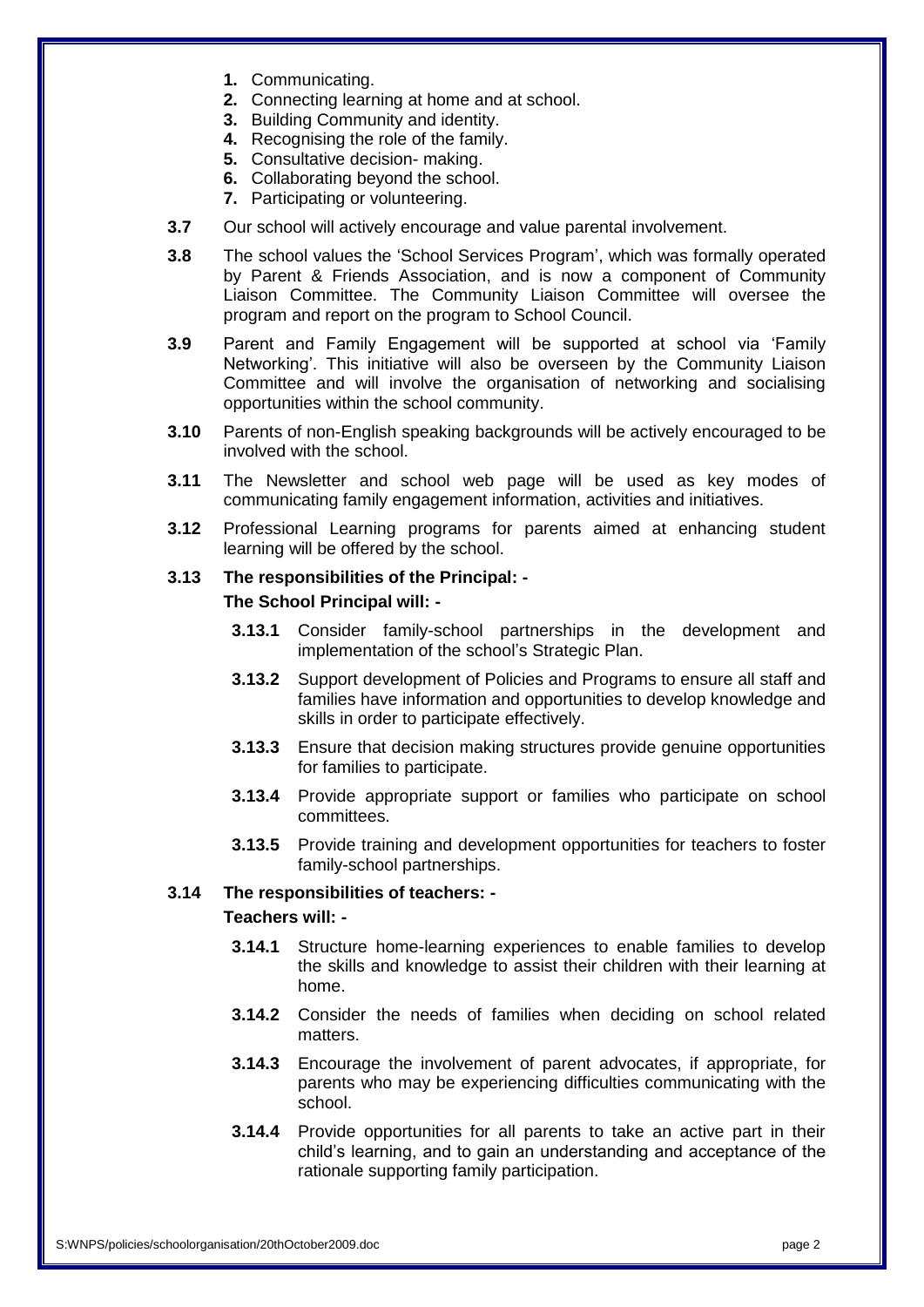## **3.15 The participation of parents: -**

## **Parents will be: -**

- **3.15.1** Encouraged to seek opportunities to be involved in their child/ren's learning.
- **3.15.2** Encouraged to talk with their children's teachers about how they can best support their child/ren's learning.
- **3.15.3** Encouraged to have regular conversations with their child/ren, thereby showing a positive regard for education.
- **3.15.4** Encouraged to monitor their child/ren's learning at home and ensure their child/ren get a balance between study and other activities.
- **3.15.5** Encouraged to participate in the life of the school, where possible, and in any way that they feel comfortable to do so.
- **3.15.6** Encouraged to stay informed about what is happening in the classroom, the school, and the school community.

## **3.16 The Role of School Council: -**

## **School Council will: -**

- **3.16.1** Monitor the level of partnerships occurring within the school.
- **3.16.2** Ensure that family participation is linked to improving child/ren's learning outcomes.
- **3.16.3** Actively seek input from minority community groups, where cultural or language difficulties might otherwise inhibit their participation.
- **3.16.4** Ensure the Family Engagement Policy is reflected by strategies described in the School Strategic Plan.
- **3.16.5** Ensure the Strategic Plan strategies are translated into actions that are reflected in the school's Annual Implementation Plan.

## **4. Evaluation/Review**

.

- **4.1** This Policy will be reviewed in line with the school's Policy review process.
- **4.2** An updated 'Strategy' will be devised annually, based on the review and the 'progress' of the previous year.

This policy was updated on  $24<sup>th</sup>$  November 2009